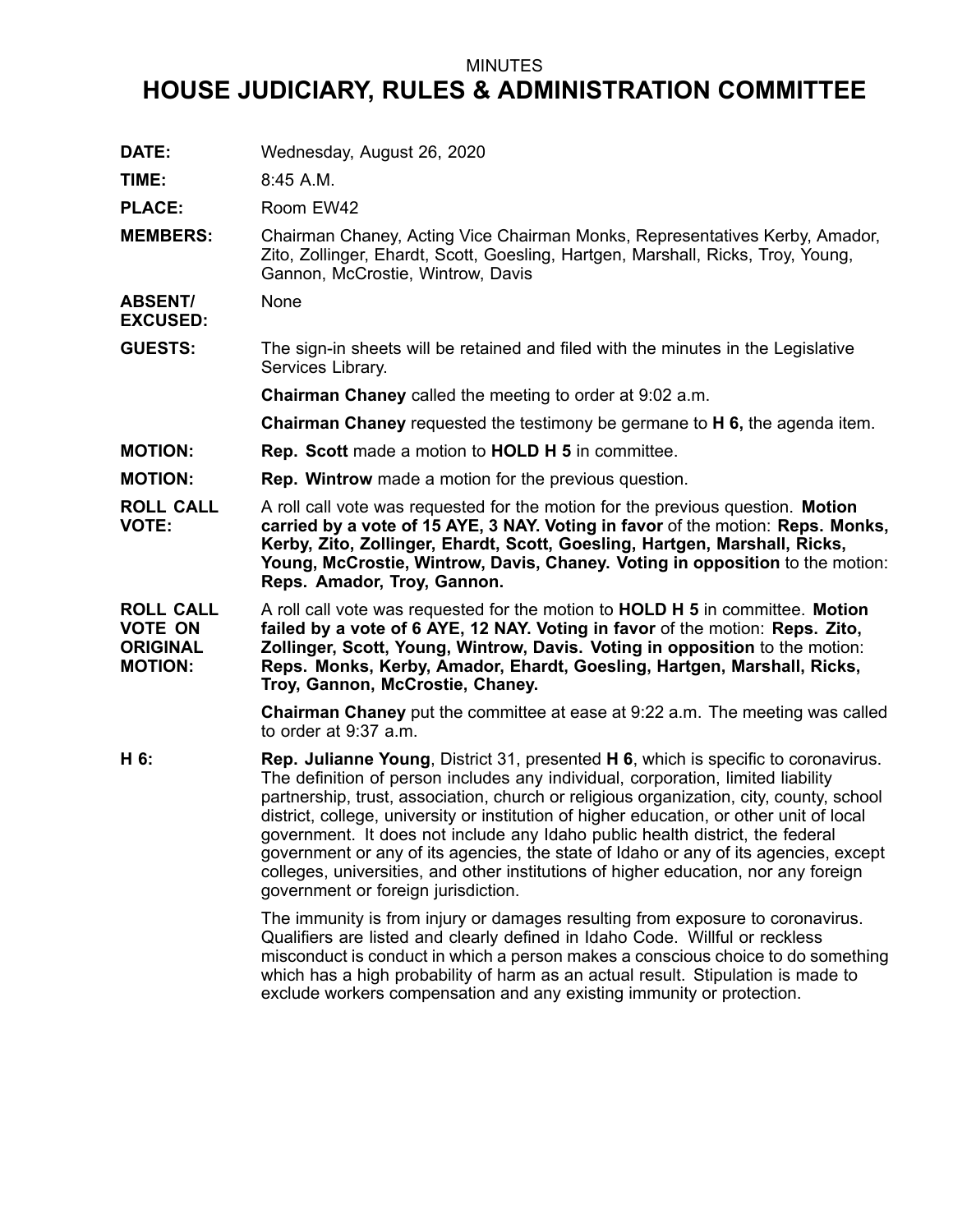**Rep. Young** emphasized the legislation is not tied to an emergency declaration and has <sup>a</sup> sunset date of July 2021. It does not shield government agencies, federal government, or any other agencies from decisions made during COVID-19. This does not require businesses to become an enforcement state agency or arm of the health district. It addresses the confidence crisis within the business community and schools regarding filing of such lawsuits and associated financial impact as they attempt to return to normal practices.

Responding to committee questions, **Rep. Young** said an example of willful or reckless misconduct would be an individual, aware they have the coronavirus, going into <sup>a</sup> setting where they are exposing others to possible contraction. A conscious choice has been made to cause harm to others. Agencies and health districts already have enforcement mechanisms in place. This switches the burden of proof to the accuser in <sup>a</sup> court case. There is the inherent assumption schools will continue to take precautions to assure students are safe and have <sup>a</sup> good education.

**MOTION: Rep. Troy** made <sup>a</sup> motion to send **H 6** to the floor with <sup>a</sup> **DO PASS** recommendation.

**Dr. Lynn Laird, Cheryl Sauer, Eva Selleck, Casey Baker, Margie Baker, Monica McKinley, Susan Berger, Mario Peria, Samatha Buffington, Dana Clemeaux,** and **David Pettinger** testified **in opposition** to **H 6**. They shared concerns regarding the impact to persons with varying coronavirus beliefs, good faith differing between persons, legitimizing <sup>a</sup> nonexistent problem, inaccurate data, the lack of any legislative precedent, shielding <sup>a</sup> select group, using waivers instead, and personal responsibility.

**Steven Keyser, Delbert Chapel, Jason Colwell, Nancy Georgeson,** and **Lonnie Caldwell** testified **in support** of **H 6.** They stated this is the best legislation to pass, if something needs to be done. They did not want any inclusion of good faith, which would require enforcement, shared concern regarding the interpretation of willful misconduct, and questioned the need for any legislation of this nature.

**Chairman Chaney** put the committee at ease at 10:59 a.m. The meeting was called to order at 11:15 a.m.

**Ken McClure**, on behalf of the Idaho Liability Reform Coalition, testified **in support** of **H 6**. He clarified the enforcement of waivers does not occur in most courts and most insurance policies do not cover viral transmission or exposure. This legislation fills the hole in the law so the economy can get moving again.

Responding to committee questions, **Mr. McClure** said **H 6** assures <sup>a</sup> business can proceed without the fear of uninsured lawsuits. He clarified the tort liability is defined as acts or omissions for suits or liability. Negligence is one kind of tort. Escalating from negligence is recklessness and then intentional liability. If negligence was included, it would allow for gross negligence. Such inclusion is not reason enough to send **H 6** to General Orders.

**MOTION: Rep. Marshall** made <sup>a</sup> motion for the previous question.

**ROLL CALL VOTE :** A roll call vote was requested for the motion for the previous question. **Motion failed by <sup>a</sup> vote of 6 AYE, 11 NAY, 1 Absent/Excused. Voting in favor** of the motion: **Reps. Kerby, Goesling, Hartgen, Marshall, Ricks, Troy. Voting in opposition** to the motion: **Reps. Monks, Amador, Zito, Ehardt, Scott, Young, Gannon, McCrostie, Wintrow, Davis, Chaney. Rep. Zollinger** was Absent/Excused.

**SUBSTITUTE MOTION: Rep. Gannon** made <sup>a</sup> substitute motion to send **H 6** to General Orders.

> **Chairman Chaney** put the committee at ease. The meeting was called to order at 12:45 p.m.